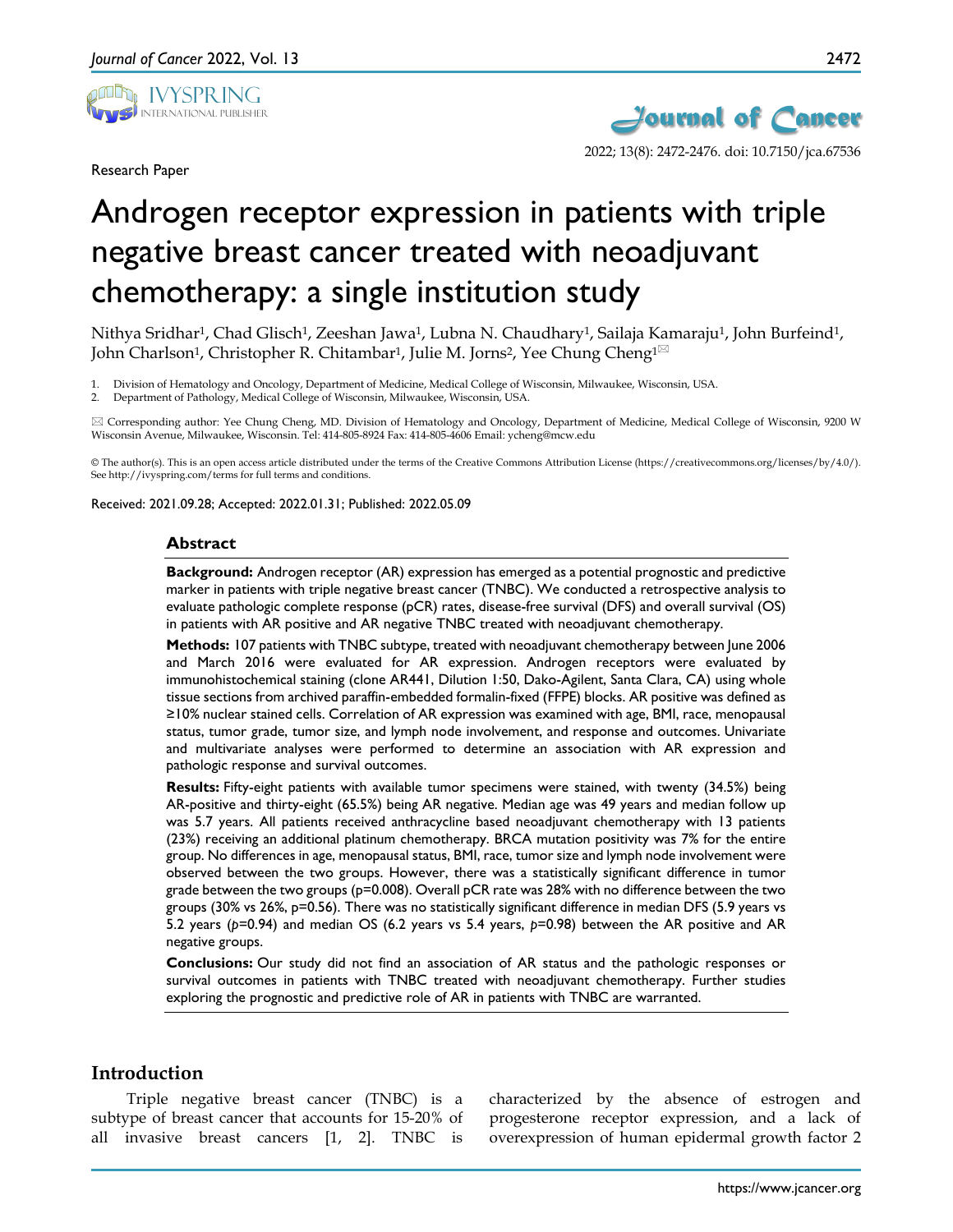(HER2). Surgery and radiation are used as local treatment, but the main systemic treatment for patients with TNBC is cytotoxic chemotherapy due to a lack of known identified markers to target. Despite these treatment options, patients with TNBC are shown to have an unfavorable prognosis compared to hormone-sensitive breast cancer phenotypes, with worse breast cancer specific survival and overall survival in the first three years. Patients with TNBC also have higher rates of recurrence, metastasis to distant areas, and an overall more aggressive nature when compared to the other breast cancer subsets [3].

Due to the aggressive biology and fewer options of targeted therapy for TNBC patients, identifying a target aimed treatment that can improve outcomes in these patients is especially important. Androgen receptors (AR) are a class of nuclear steroid receptor that are overexpressed in many major breast cancer phenotypes at an approximate rate of 70-90%. Its' expression in TNBC varies from 10-50% [4-8]. The association between AR expression and its prognostic role in TNBC has been an area of debate. Although initial studies have reported that patients with AR-positive TNBC correlated with poorer outcomes [9-11], increasing studies have showed patients with AR-positive TNBC associated with a longer disease-free survival and overall survival compared to patients with AR-negative TNBC [12-15]. The expression of AR in TNBC seemed to make the prognosis more favorable like the endocrine sensitive breast cancer subtypes. Another example of an androgen dependent tumor with a favorable prognosis is prostate cancer. The predictive value of AR in tumor response has been clearly observed following AR-directed therapy in prostate cancer, but its predictive role in the treatment of TNBC is still to be determined. Several androgen antagonist treatments have been studied for patients with AR positive TNBC with promising results [16-19]. The AR expression has made the TNBC endocrine sensitive. However, the presence of AR expression itself may also predict a lower response rate to the standard cytotoxic chemotherapy similar to the endocrine sensitive breast cancer subtypes. Therefore, unanswered questions about the role of AR in TNBC remain. We hereby retrospectively evaluated the outcomes of patients with AR positive and AR negative TNBC treated with standard neoadjuvant chemotherapy in our institution.

# **Materials and Methods**

This study identified patients with non-metastatic TNBC at the Froedtert Clinical Cancer Center who were treated with neoadjuvant chemotherapy between June 2006 and March 2016. All

the TNBC patients included were eligible for neoadjuvant chemotherapy and received the standard anthracycline and taxane containing regimen. The use of platinum was on the discretion of the treating physician. A retrospective chart review was performed, and data was supplemented from the institution's electronic medical record system. Androgen receptors were evaluated by immunohistochemical staining (clone AR441, Dilution 1:50, Dako-Agilent, Santa Clara, CA) using whole tissue sections from archived paraffin-embedded formalin-fixed (FFPE) blocks. AR positivity was defined by ≥10% nuclear staining of tumor cells [20]. Pathologic complete response (pCR) was defined as no residual invasive breast carcinoma or metastatic carcinoma in ipsilateral axillary lymph nodes. Disease-free survival (DFS) was defined as the interval between the date of diagnosis and the date for which relapse was confirmed or the date of the most recent clinic appointment. Overall survival (OS) was defined as the interval between the date of diagnosis and the date of most recent clinic appointment if the patient is living or the date of death. Statistical analysis was performed using Microsoft Excel and data presented were expressed as numerical comparisons. Simple descriptive statistics and chi squared analyses were used to visualize differences. Correlation of AR expression and its association with multiple prognostic factor outcomes including age, BMI, race, menopausal status, tumor grade, tumor size, and lymph node involvement, were analyzed the using chi squared tests. A *p*-value of  $\leq 0.05$  was considered statistically significant for all of the analyses.

# **Results**

# **Demographics**

A total of 107 patients with non-metastatic TNBC were identified in this study. Of these patients, 58 patients had available tumor specimens for AR testing, with 20 (34.5%) being AR-positive and 38 (65.5%) being AR negative. Twenty-five patients were premenopausal and 33 were post-menopausal. Patient race comprised: 41 Caucasian, 16 African American, and 1 Hispanic (Table 1). The median age of diagnosis was 49 years old [range, 29 – 81] and median follow up for this cohort was 5.7 years [range, 0.7 – 14.1].

## **Patient and Tumor Characteristics**

All 58 patients received standard anthracycline and taxane based neoadjuvant chemotherapy with 13 patients (23%), 6 in AR positive group and 7 in AR negative group, receiving an additional platinum chemotherapy. The studies were conducted before the practice of adjuvant capecitabine. Therefore, no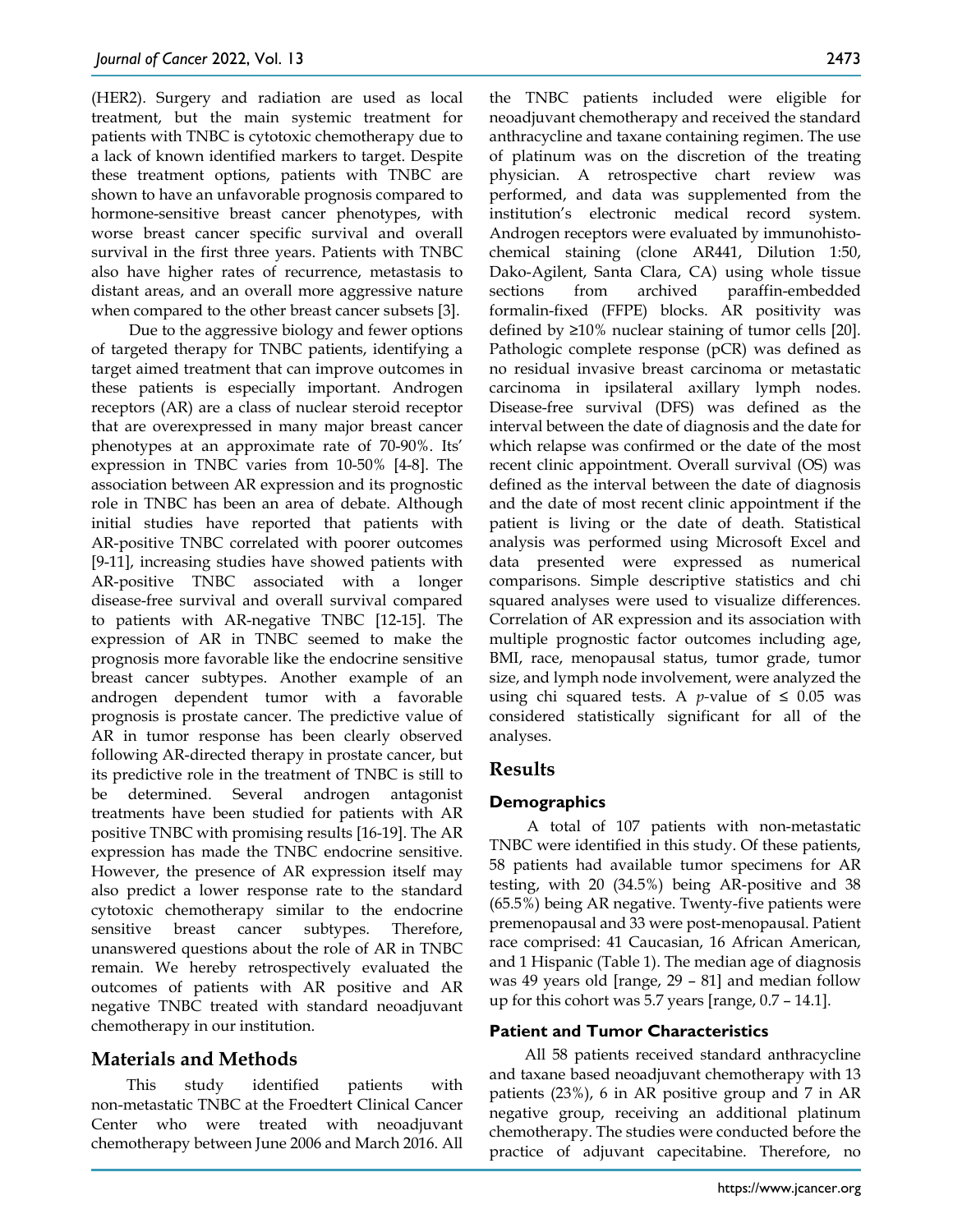patient received capecitabine. BRCA mutation positivity was 7% for the entire group. The average tumor size for the 58 tumor specimens was 3.8 cm ± 1.8 cm, with 14 patients having a tumor larger than 5 cm. Twenty-eight patients (48.2%) had lymph node involvement before surgery with 10 in AR positive group and 18 in AR negative group (Table 1). Between the two groups of AR expression, there were no differences observed based on age, menopausal status, BMI, race, tumor size, lymph node involvement and the use of platinum. However, there was a difference in tumor grade between the two groups with the AR positive group having a greater percentage of grade 2 tumors (25% vs 2.6%), and a lesser percentage of grade 3 tumors (75% vs 97.4%) when compared to the AR negative group (p=0.008).

**Table 1.** Demographic variables and tumor characteristics in AR positive and AR negative patients

|                         | AR positive<br>$(n=20)$ | AR negative<br>$(n=38)$ | Total<br>$(n=58)$ | P-value |
|-------------------------|-------------------------|-------------------------|-------------------|---------|
| Race                    |                         |                         |                   | 0.63    |
| Caucasian               | 15 (75.0%)              | 26 (68.4%)              | 41 (70.7%)        |         |
| <b>Black or African</b> | $4(20.0\%)$             | 12 (31.6%)              | 16 (27.6%)        |         |
| American                |                         |                         |                   |         |
| Hispanic                | $1(5.0\%)$              | $0(0.0\%)$              | 1(1.7%)           |         |
| Menopausal status       |                         |                         |                   | 0.73    |
| Pre-menopausal          | $8(40.0\%)$             | 17 (44.7%)              | 25 (43.1%)        |         |
| Post-menopausal         | 12 (60.0%)              | 21 (55.3%)              | 33 (56.9%)        |         |
| Tumor size              |                         |                         |                   | 0.43    |
| T1                      | $2(10.0\%)$             | $1(2.6\%)$              | 3(5.2%)           |         |
| T <sub>2</sub>          | 13 (65.0%)              | 20 (52.6%)              | 33 (56.9%)        |         |
| T <sub>3</sub>          | $4(20.0\%)$             | 13 (34.2%)              | 17 (29.3%)        |         |
| T <sub>4</sub>          | $1(5.0\%)$              | $3(7.9\%)$              | $4(6.9\%)$        |         |
| Unknown                 | $\theta$                | $1(2.6\%)$              | 1(1.7%)           |         |
| Lymph node              |                         |                         |                   | 0.61    |
| involvement             |                         |                         |                   |         |
| N <sub>0</sub>          | $10(50.0\%)$            | 20 (52.6%)              | 30 (51.7%)        |         |
| N1                      | 8 (40.0%)               | 10(26.3%)               | 18 (31.0%)        |         |
| N2                      | $1(5.0\%)$              | $3(7.9\%)$              | $4(6.9\%)$        |         |
| N <sub>3</sub>          | $1(5.0\%)$              | 5(13.2%)                | $6(10.3\%)$       |         |
| Grade                   |                         |                         |                   | $0.08*$ |
| 2                       | $5(25.0\%)$             | $1(2.6\%)$              | $6(10.3\%)$       |         |
| 3                       | 15 (75.0%)              | 37 (97.4%)              | 52 (89.7%)        |         |
| Stage                   |                         |                         |                   | 0.62    |
| T                       | $1(5.0\%)$              | $1(2.6\%)$              | $2(3.4\%)$        |         |
| Π                       | 14 (70.0%)              | 23 (60.5%)              | 37 (63.8%)        |         |
| Ш                       | $5(25.0\%)$             | 14 (36.8%)              | 19 (32.8%)        |         |

\* Indicates statistical significance (*p ≤ 0.05*)

#### **Pathological Complete Response**

The overall pCR rate was 28% using standard anthracycline and taxane  $+/-$  platinum containing regimens. There was no statistically significant difference between the two groups, with the AR positive group having a pCR rate of 30% and the AR negative group having a pCR rate of 26% (*p*=0.56).

#### **Disease-free Survival**

The median DFS was 5.4 years [range, 0.3 - 12]. The AR positive cohort had a median DFS of 5.9 years [range, 0.8 – 11.3], whereas the AR negative cohort had a median DFS of 5.2 years [range, 0.3 - 12], however this difference was not statistically significant (*p*=0.94).

#### **Overall Survival**

The median OS was 5.7 years [range, 0.7 – 14.1]. The AR positive cohort had a median OS of 6.2 years [range, 1.0 – 11.3], whereas the AR negative cohort had a median OS of 5.4 years [range, 0.7 – 14.1]. There was also no significant difference between the two groups in terms of overall survival (*p*=0.98).

### **Discussion**

The results of this study did not find an association of AR status and the pCR rate, survival outcomes including DFS and OS, or various clinicopathological factors except the grade, in patients with non-metastatic TNBC who underwent standard neoadjuvant chemotherapy. AR positive tumors had lower grade than AR negative tumors.

Androgen receptor expression has been noted in TNBC, with an expression rate of 10-50% [4-8]. The variability in frequency of the AR expression in TNBC is mostly due to the lack of standard assay used for breast cancer and the use of different assay cutoffs. The standard AR assay for prostate cancer is well established, but different anti-AR antibodies have been used in breast cancer. Most studies have used 10% as the cutoff for AR positivity as recommended by the College of American Pathology previously for the estrogen/progesterone receptors in breast cancer before the change of cutoff to 1%. However, Astvatsaturyan et al suggested a 1% cutoff as the appropriate threshold for AR positivity [21]. In the preclinical setting, Barton et al have shown that the TNBC cell lines with AR expression as low as 1% could demonstrate a response to androgen antagonist agent like enzalutamide, although higher AR expression levels may be associated with a better response [22]. However, several clinical studies did not show that association. Traina et al reported a phase II study of the use of enzalutamide for the treatment of AR expressed TNBC using  $\geq 1\%$  as AR positivity cutoff, where the clinical benefit rate (CBR) was 25% and the median progression-free survival (PFS) was 11.6 weeks [17, 18]. Two other studies using a higher AR positivity cutoff reported similar results. Gucalp et al reported a CBR of 19% and median PFS of 12 weeks while using bicalutamide in AR positive TNBC [16], and Bonnefoi et al reported a CBR of 20% and a median PFS of 11.2 weeks while using abiraterone in AR positive TNBC [19]. Although these clinical studies demonstrated the activity of single agent anti-androgen in AR positive TNBC, the clinical efficacy was limited to be used in clinical practice.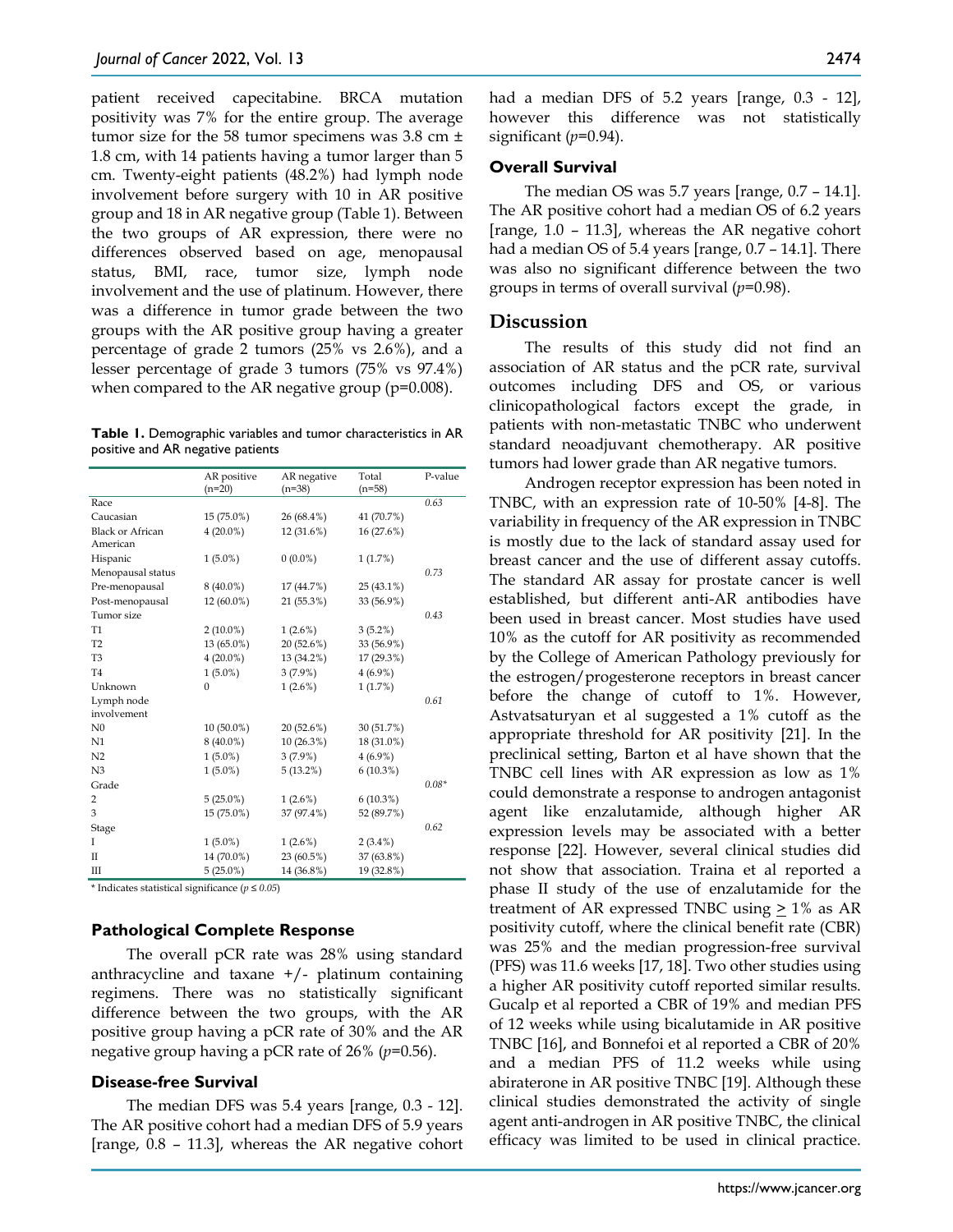Currently no studies have suggested a prognostic or predictive benefit of increasing AR level. In our analysis of 58 TNBC patient specimens, 34.5% showed AR positivity using the ≥10% cut off for positivity. Eight patients (13.8%) demonstrated a high AR level of  $\geq$  50% with 4 of them showed a very high-level AR of  $\geq$  80%. However, the sample size was not enough to have meaningful analysis. The fact that a good number of triple-negative tumors displayed AR expression with > 10% at high level warrants additional studies concerning its association with clinical outcomes and possible treatment options.

Androgen receptor expression and positivity is emerging as a possible prognostic indicator of early breast cancer. A meta-analysis performed of over 10,000 patients with early-stage ER positive, ER negative, HER2 positive, or TNBC demonstrated a longer disease-free survival (HR=0.61, p<0.001) and overall survival (HR=0.62, p<0.001) among AR positive patients. Upon breast cancer subtype breakdown, AR positivity showed similar results of improved prognosis in both ER positive and TNBC patients [12]. Another meta-analysis of 521 TNBC patients reported by Kim et al also showed the association of AR expression with a benefit in both DFS (OR=0.44, p=0.002) and OS (OR=0.26, p=0.001) [13]. However, Wang et al reported the meta-analysis of 2826 TNBC patients with a 24.4% AR positivity. Patients with AR expression tended to have lower tumor grade (p<0.001) but more lymph node involvement (p<0.01). Although AR positivity was associated with prolonged DFS (HR=0.809, p<0.05), no benefit in OS was seen (HR=1.27, p=0.168) [14]. Qu et al also reported a meta-analysis of 5270 patients which showed a 65.2% AR positivity with a benefit in DFS in the TNBC subgroup (HR=0.4) but not in OS (HR=1.17) [15]. In summary, multiple meta-analyses have demonstrated the association of AR expression with at least DFS. Although our study did not show any benefit in DFS or OS for AR positive TNBC, we showed that the AR expression was associated with lower grade, a numerical trend of decreased lymph node involvement and lower clinical stage although it was not statistically significant.

There has also been growing evidence that AR expression may be a clinical predictor of pCR to chemotherapy. Loibl et al evaluated AR expression and the pCR rate in the phase III GeparTrio trial which showed the pCR rate was 25.4% in patients with AR negative breast cancer but only 12.8% in patients with AR positive breast cancer [23]. Masuda et al showed that among the 20 patients with TNBC that were classified as LAR subtype according to molecular gene expression, none had pCR to neoadjuvant chemotherapy [24]. Asano et al

published that the rate of pCR was significant higher in patients with TNBC (n=61) with AR negative tumor specimens (63.2%) compared to the AR positive cohort (17.4%) with a p value of 0.001 [25]. Although AR expression was associated with lower response to neoadjuvant chemotherapy, it was associated with improved survival outcomes. This further demonstrated the similar biology of AR positive TNBC and endocrine sensitive breast cancer.

Our study had several limitations. The first was the AR assay method. Like other clinical studies, we used the immunohistochemical stain method to assay the AR protein expression. However, Lehmann et al reported a study of the use of AR antagonist enzalutamide and PI3K inhibitor taselisib in patients with AR positive metastatic TNBC, where the use of molecular profiling to identify the luminal androgen receptor (LAR) subtype may be a better way to identify patients to benefit from antiandrogen therapy [26]. Molecular profiling has the advantage of identifying different subtypes of breast cancer and selecting certain subtypes to the targeted treatment. However, it is not readily used for routine clinical practice and its expenditure is another issue. The other limitation was the AR positivity cutoff. Although 1% is the current cut off used to define ER and PR positivity in breast cancer according to the latest ASCO/CAP guidelines [27], our institution used an AR positivity cut-off of 10%, like other studies of this nature. The optimal AR positivity cutoff has yet to be determined. Our results may be impacted by the variability of criteria used to define AR positivity. The last and most important limitation was the small sample size. Although we had identified 107 eligible patients in our study, many of the tumor samples were not available for the AR assay due to various clinical reasons. The small number of 58 patients with available tumor samples did not allow us to have additional data analysis including looking at different AR positivity cutoffs or analyzing the correlation with different AR levels. Therefore, we recommend cautious interpretations of our results. Nevertheless, due to the poor prognosis and lack of targeted therapeutics for TNBC compared to other breast cancer subtypes, there is an imminent need to find effective treatments for this patient cohort. Since anti-androgen therapy is a relatively safe treatment with manageable side effects, AR remains a potential target for breast cancer. Further studies exploring the prognostic and predictive role of AR in patients with TNBC are warranted.

# **Competing Interests**

The authors have declared that no competing interest exists.